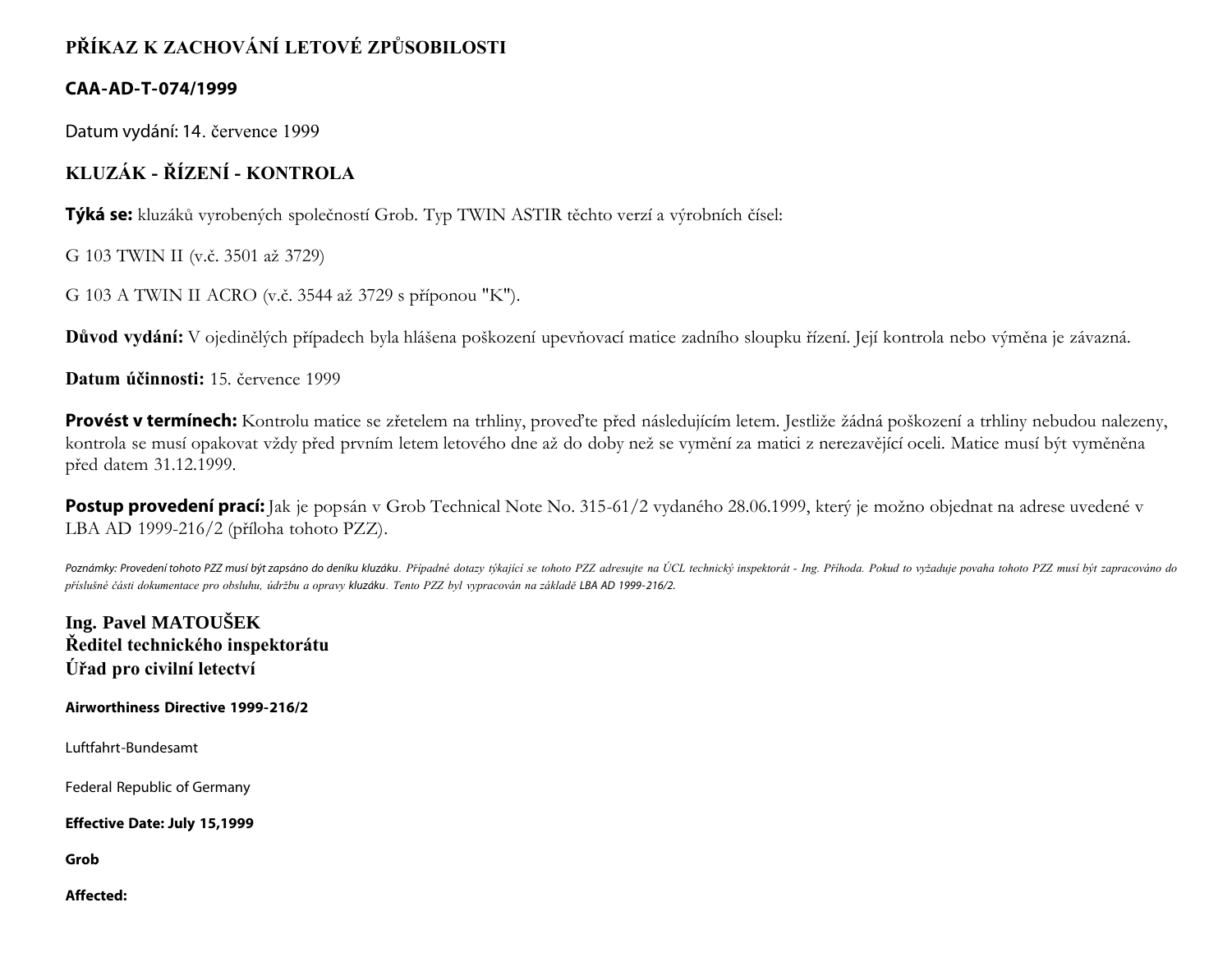Kind of aeronautical product: Sailplane

Manufacturer: Grob, Mindelheim, Germany

Type: TWIN ASTIR

Models affected: G 103 TWIN II (S/No.3501 up to 3729)

G 103 A TWIN II ACRO (S/No.3544 up to 3729 (with suffix "K")

Serial numbers affected: see above

German Type Certificate No.: 315

# **Subject:**

Flight Controls - Inspection / Replacement of the knurled nut at the rear control stick

#### **Reason:**

Single cases had been reported, where the fastening nut (knurled nut) was cracked. Previous investigations showed, that these damages may be caused inspection or replacement of the knurled nut is mandatory.

### **Action:**

Inspection and replacement of the nut in accordance with the Service Bulletin of the manufacturer.

# **Compliance:**

Inspect the nut for damages and especially for cracks before the next flight. If no damages and cracks were found, the inspection must be repeated before the first flight of each day until the knurled nut is replaced by a new nut made from stainless steel. The knurled nut must be replaced before December 31, 1999.

#### **Technical publication of the manufacturer:**

Grob Technical Note No. 315-61/2 dated June 28, 1999 which becomes herewith part of this AD and may be obtained from Messrs.:

Grob-Werke GmbH & Co.

Aerospace Division

P.O. Box 12 57

# D-87712 Mindelheim

Federal Republic of Germany

Phone: ++ 49 8268 998-0